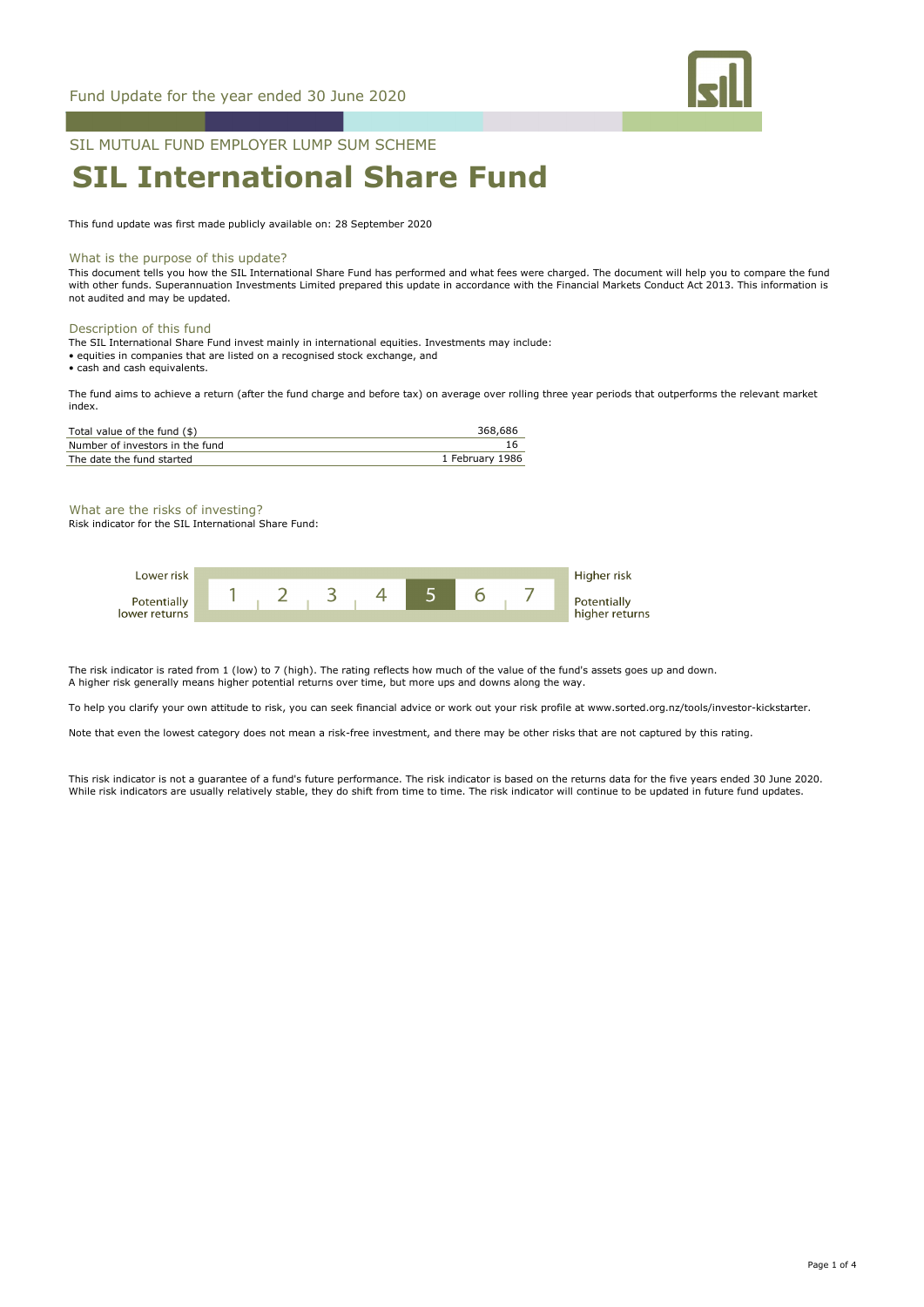| How has the fund performed?                   |                                 |           |
|-----------------------------------------------|---------------------------------|-----------|
|                                               | Average over past<br>five years | Past year |
| Annual return                                 |                                 |           |
| (after deductions for charges and tax)        | 7.28%                           | 5.68%     |
| Annual return                                 |                                 |           |
| (after deductions for charges but before tax) | 8.53%                           | $6.79\%$  |
| Market index annual return                    |                                 |           |
| (reflects no deduction for charges and tax)   | 7.59%                           | 6.88%     |

The market index annual return shows the return of the MSCI All Countries (AC) World ex Australia Index with net dividends re-invested (unhedged). Additional information about the market index is available in the statement of investment policy and objectives on the scheme register at www.discloseregister.companiesoffice.govt.nz.



# **Annual return graph**

This shows the return after fund charges and tax for each of the last 10 years ending 31 March. The last bar shows the average annual return for the last 10 years, up to 30 June 2020.

**Important:** This does not tell you how the fund will perform in the future.

Returns in this update are after tax at the highest prescribed investor rate (PIR) of tax for an individual New Zealand resident. Your tax may be lower.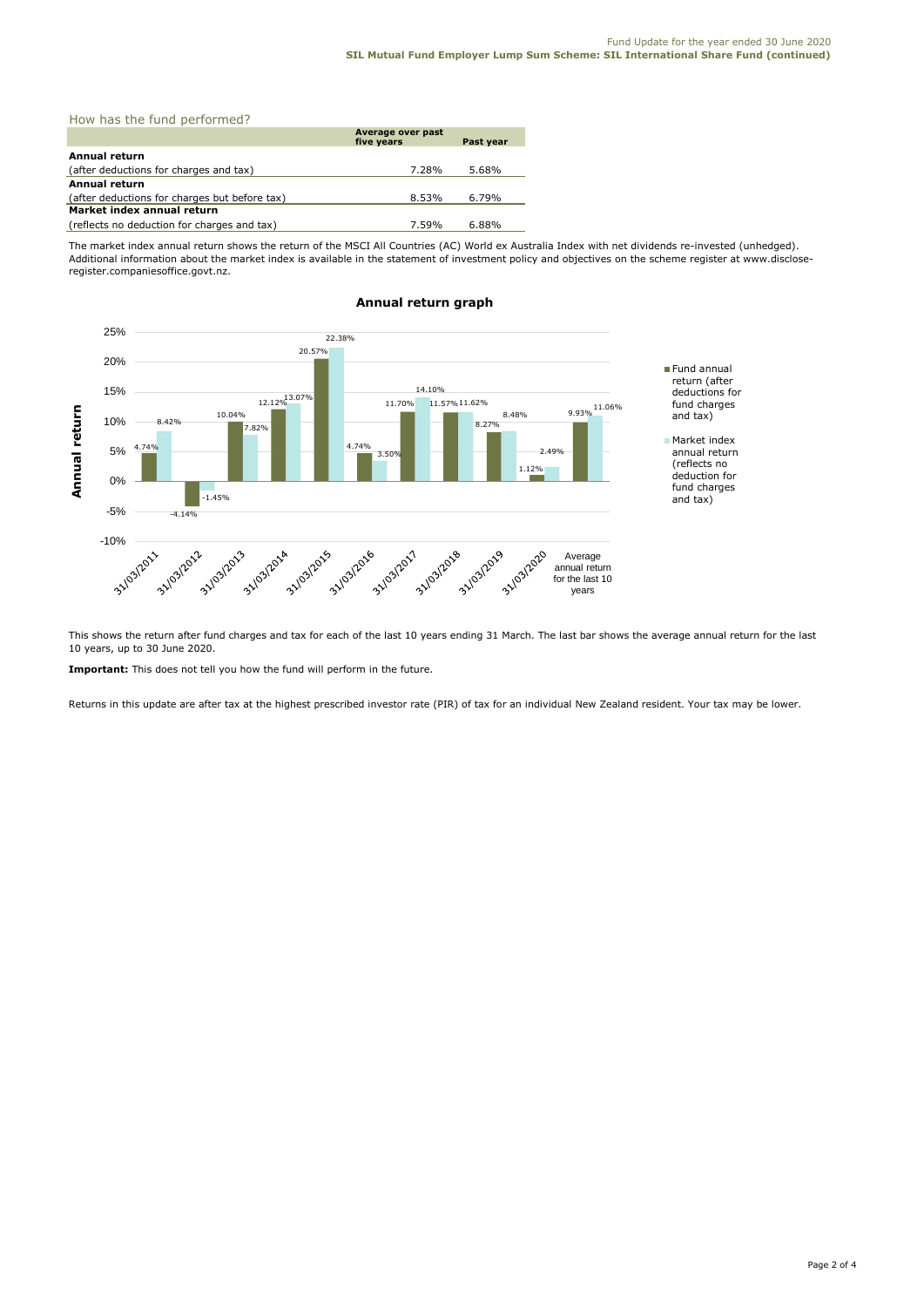# What fees are investors charged?

Investors in the SIL International Share Fund are charged fund charges. In the year to 30 June 2020 these were:

|                                             | % of net asset value                 |
|---------------------------------------------|--------------------------------------|
| Total fund charges <sup>1</sup>             | 0.94%                                |
| Which are made up of:                       |                                      |
| Total management and administration charges | 0.94%                                |
| Including:                                  |                                      |
| Manager's basic fee                         | $0.82\%$                             |
| Other management and administration charges | 0.12%                                |
| Total performance based fees                | $0.00\%$                             |
|                                             | <b>Dollar amount per</b><br>investor |
| <b>Other charges</b>                        |                                      |
| Other charges                               | \$0                                  |

Investors are not currently charged individual action fees for specific actions or decisions (for example, for withdrawing from or switching funds).

Small differences in fees and charges can have a big impact on your investment over the long term.

# Example of how this applies to an investor

Sarah had \$10,000 in the fund at the start of the year and did not make any further contributions. At the end of the year, Sarah received a return after fund charges were deducted of \$568 (that is 5.68% of her initial \$10,000). Sarah also paid \$0 in other charges. This gives Sarah a total return after tax of \$568 for the year.

# What does the fund invest in?

**Actual investment mix<sup>2</sup> <b>Target investment mix**<sup>2</sup> **This shows the types of assets that the fund invests in.** This shows the mix of asset

This shows the mix of assets that the fund generally intends to invest in.